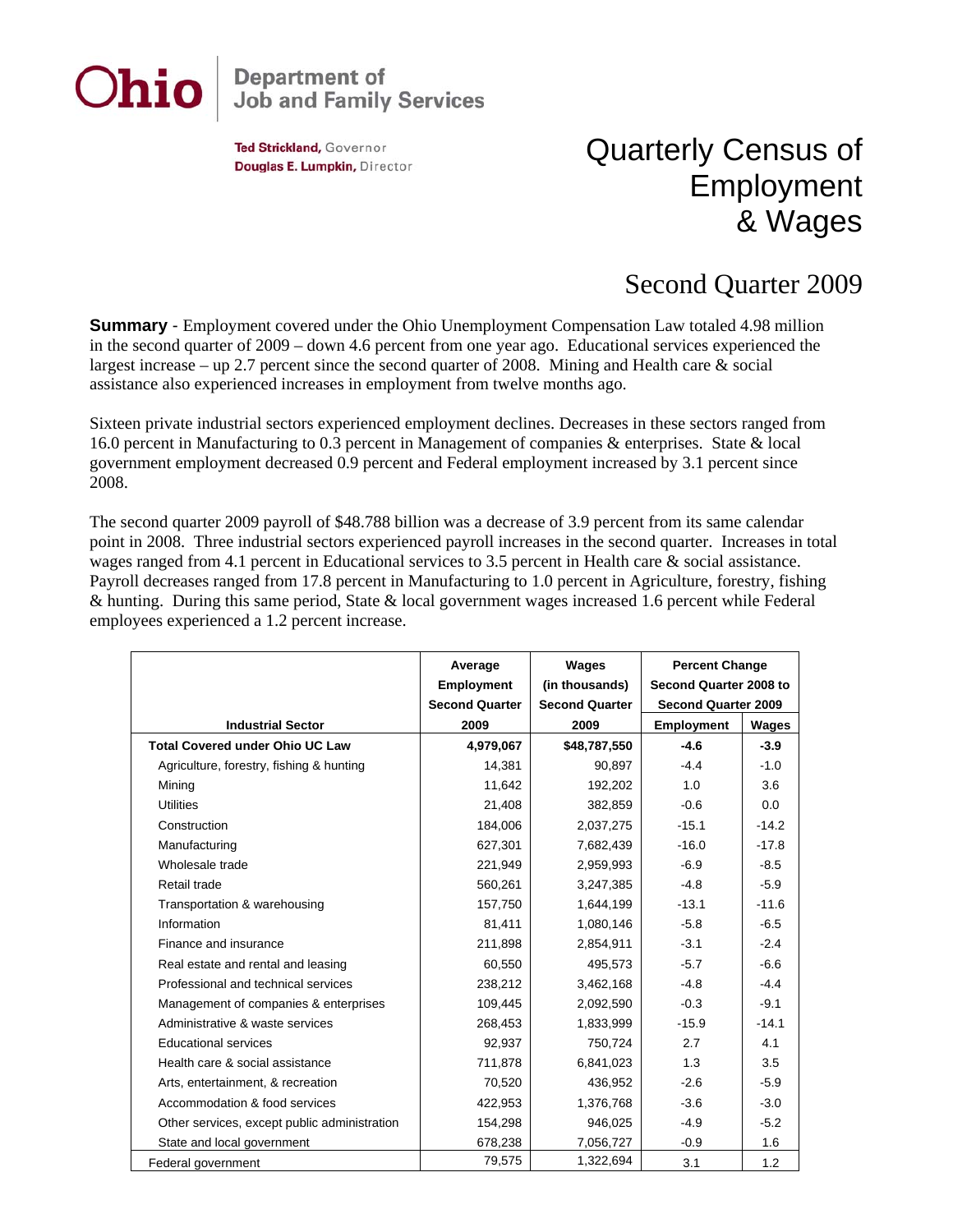None of Ohio's ten largest counties experienced employment increases from their second quarter 2008 levels. Declines from one year ago range from 7.2 percent in Butler County to 2.4 percent in Franklin County.

All of the ten largest counties experienced payroll decreases since 2008. Payroll losses since the second quarter of 2008 ranged from 8.4 percent in Butler County to 1.1 percent in Franklin County.

|                                        | Average<br><b>Employment</b> | Wages<br>(in thousands) | <b>Percent Change</b><br>Second Quarter 2008 to |        |
|----------------------------------------|------------------------------|-------------------------|-------------------------------------------------|--------|
|                                        | <b>Second Quarter</b>        | <b>Second Quarter</b>   | <b>Second Quarter 2009</b>                      |        |
| County                                 | 2009                         | 2009                    | <b>Employment</b>                               | Wages  |
| <b>Total Covered under Ohio UC Law</b> | 4,979,067                    | \$48,787,550            | $-4.6$                                          | $-3.9$ |
| <b>Butler</b>                          | 137,191                      | 1,308,569               | $-7.2$                                          | $-8.4$ |
| Cuyahoga                               | 696,527                      | 7,690,344               | $-4.1$                                          | $-4.7$ |
| Franklin                               | 654,556                      | 6,963,764               | $-2.4$                                          | $-1.1$ |
| <b>Hamilton</b>                        | 496,458                      | 5,791,592               | $-2.9$                                          | $-1.5$ |
| Lorain                                 | 94.039                       | 824,110                 | $-5.6$                                          | $-5.9$ |
| Lucas                                  | 198,498                      | 1,889,367               | $-7.1$                                          | $-5.4$ |
| Mahoning                               | 97,109                       | 776,822                 | $-4.7$                                          | $-2.5$ |
| Montgomery                             | 244,115                      | 2,398,750               | $-5.2$                                          | $-5.0$ |
| <b>Stark</b>                           | 152,170                      | 1,284,736               | $-5.2$                                          | $-6.4$ |
| Summit                                 | 257,219                      | 2,563,635               | $-5.5$                                          | $-5.4$ |
| All other counties                     | 1,951,185                    | 17,295,861              | $-5.3$                                          | $-4.3$ |

The chart that follows presents the percentage of Ohio covered employment in each of the ten largest counties and all other counties combined. Ten of Ohio's 88 counties account for almost 61 percent of the state's covered employment.



**Percentage of Second Quarter 2009 Employment - Ten Largest Counties**